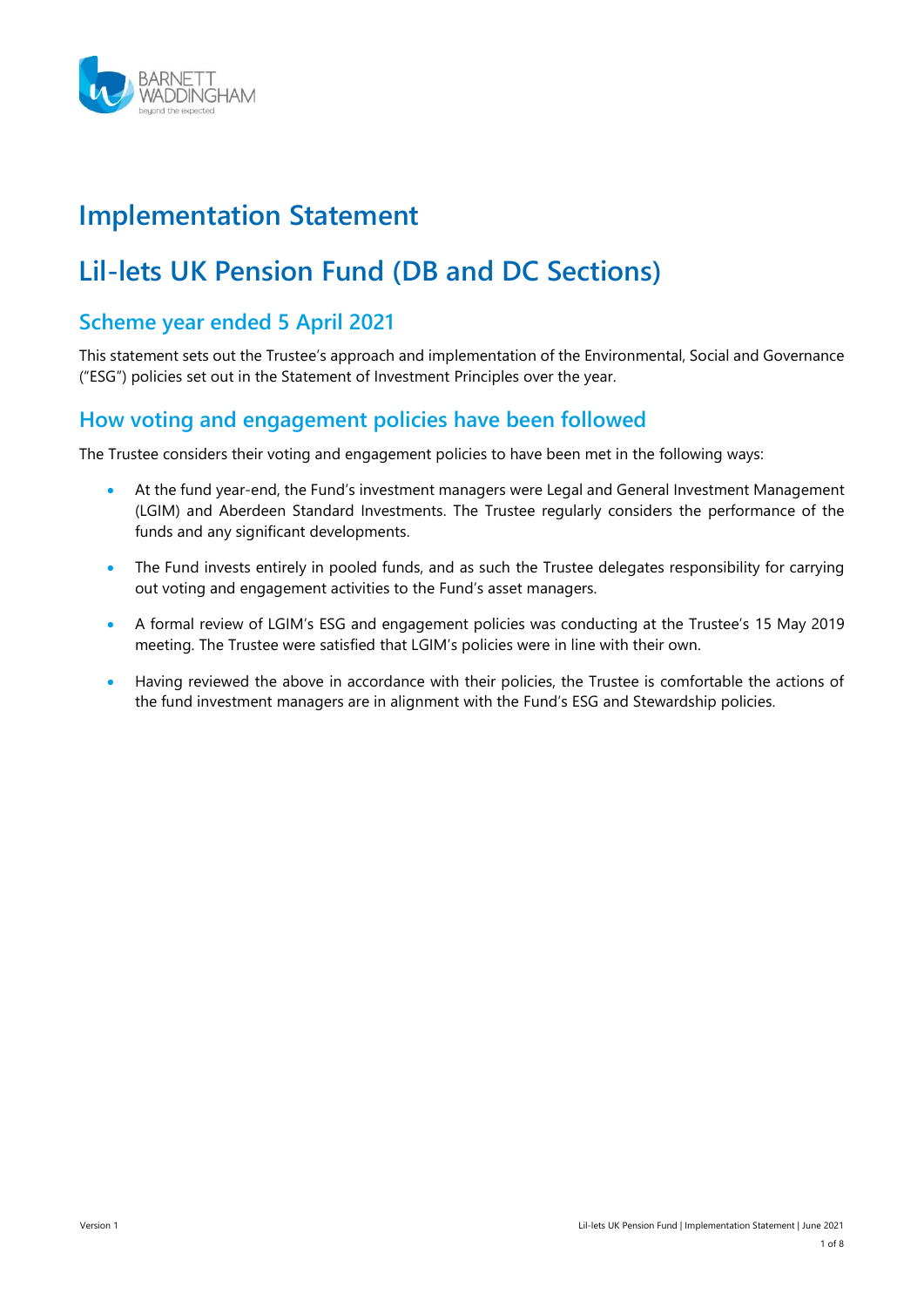

### **Voting Data**

The voting data collated for the Fund is given over the year to 31 March 2021.

| <b>Manager</b>                                                                                                                                         | <b>Legal &amp; General Investment Management**</b>                                                                          |                               |                                           | <b>Aberdeen Standard</b><br><b>Investments</b><br>(DC Section only) |
|--------------------------------------------------------------------------------------------------------------------------------------------------------|-----------------------------------------------------------------------------------------------------------------------------|-------------------------------|-------------------------------------------|---------------------------------------------------------------------|
| <b>Fund name</b><br>For funds marked with an asterisk (*), the<br>Scheme invests in both GBP currency hedged<br>and non-currency hedged share classes. | UK Equity Index                                                                                                             | World (ex UK)<br>Equity Index | <b>Global Real Estate</b><br>Equity Index | <b>Diversified Growth:</b><br><b>Standard Life GARS</b>             |
| <b>Structure</b>                                                                                                                                       | Pooled                                                                                                                      |                               |                                           |                                                                     |
| Ability to influence voting<br>behaviour of manager                                                                                                    | The pooled fund structure means that there is limited scope for the Trustee to influence the<br>manager's voting behaviour. |                               |                                           |                                                                     |
| Number of company meetings the<br>manager was eligible to vote at over<br>the year                                                                     | 943                                                                                                                         | 3,243                         | 385                                       | 245                                                                 |
| Number of resolutions the manager<br>was eligible to vote on over the year                                                                             | 12,574                                                                                                                      | 37,840                        | 4,121                                     | 3,365                                                               |
| Percentage of resolutions the<br>manager voted on                                                                                                      | 100.00%                                                                                                                     | 99.83%                        | 99.83%                                    | 98.19%                                                              |
| Percentage of resolutions the<br>manager abstained from                                                                                                | 0.01%                                                                                                                       | 0.60%                         | 0.36%                                     | 0.12%                                                               |
| Percentage of resolutions voted<br>with management, as a percentage<br>of the total number of resolutions<br>voted on                                  | 92.94%                                                                                                                      | 80.25%                        | 82.84%                                    | 87.47%                                                              |
| Percentage of resolutions voted<br>against management, as a<br>percentage of the total number of<br>resolutions voted on                               | 7.05%                                                                                                                       | 19.16%                        | 16.80%                                    | 12.53%                                                              |
| Percentage of resolutions voted<br>contrary to the recommendation of<br>the proxy advisor                                                              | 0.80%                                                                                                                       | 0.27%                         | 0.34%                                     | n/a                                                                 |

*Source: Legal and General Investment Management and Aberdeen Standard Investments*

Some voting percentages quoted above may not sum to 100.00%. The managers have assured us that this is due to classifications of votes and abstentions both internally and across different jurisdictions.

There are no voting rights attached to the other assets held by the Scheme and therefore there is no voting information shown above for these assets.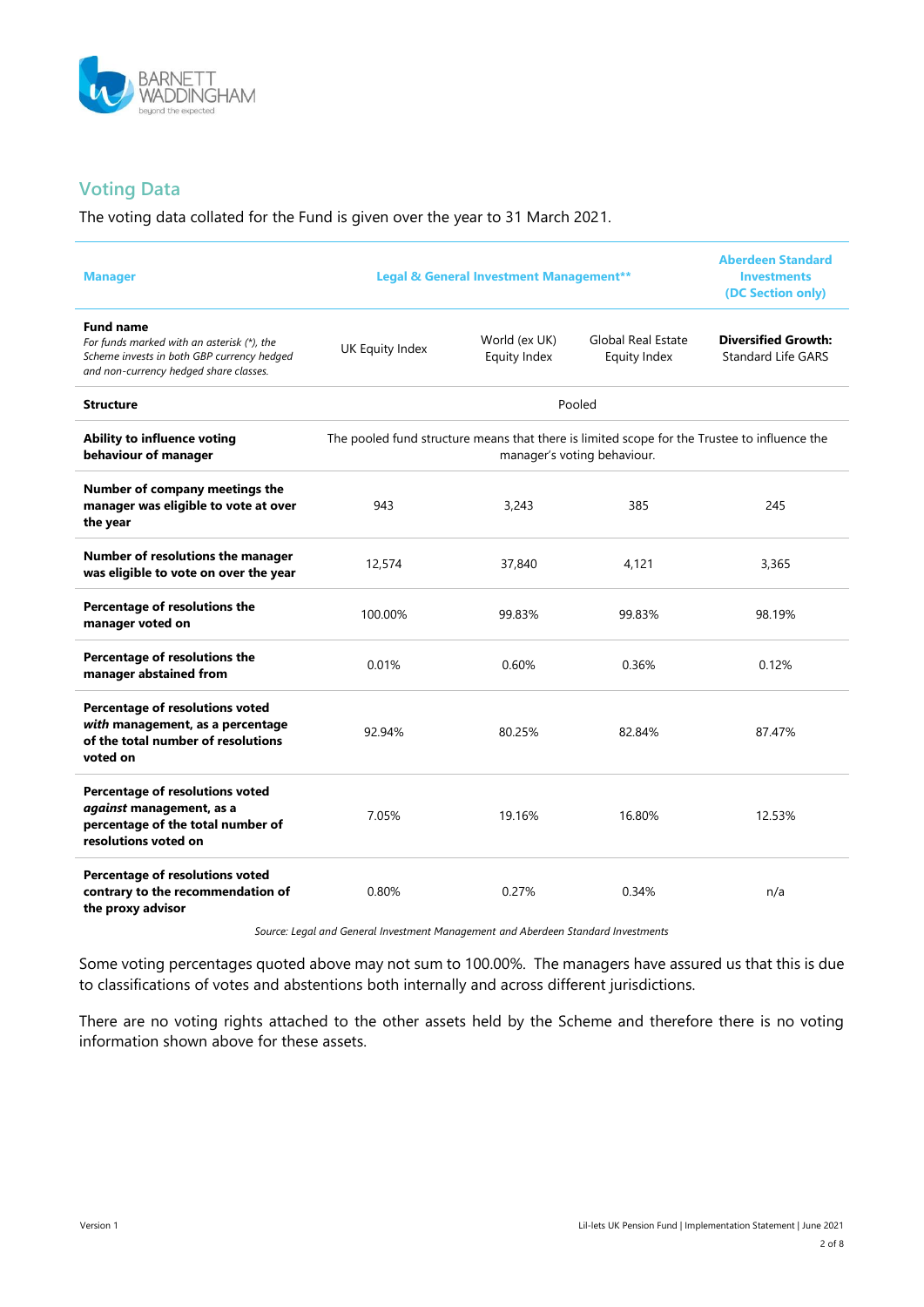

# **Significant votes**

For the first year of implementation statements we have delegated to the investment manager(s) to define what a "significant vote" is. A summary of the key voting action they have provided is set out below.

#### **LGIM UK Equity Index**

|                                                                                                                            | Vote 1                                                                                                                                                                                                                               | Vote 2                                                                                                                                                                                                                                                                                                | Vote 3                                                                                                                                                                                                                                                                                      |
|----------------------------------------------------------------------------------------------------------------------------|--------------------------------------------------------------------------------------------------------------------------------------------------------------------------------------------------------------------------------------|-------------------------------------------------------------------------------------------------------------------------------------------------------------------------------------------------------------------------------------------------------------------------------------------------------|---------------------------------------------------------------------------------------------------------------------------------------------------------------------------------------------------------------------------------------------------------------------------------------------|
| <b>Company name</b>                                                                                                        | International Consolidated<br>Airlines Group                                                                                                                                                                                         | Rank Group                                                                                                                                                                                                                                                                                            | <b>Barclays</b>                                                                                                                                                                                                                                                                             |
| Date of vote                                                                                                               | 7 September 2020                                                                                                                                                                                                                     | 11 November 2020                                                                                                                                                                                                                                                                                      | 7 May 2020                                                                                                                                                                                                                                                                                  |
| Summary of the resolution(s)                                                                                               | Approval of remuneration report                                                                                                                                                                                                      | Approval of remuneration<br>1.<br>report<br>2.<br>Approval of remuneration<br>policy                                                                                                                                                                                                                  | Approval of Barclays'<br>1.<br>Commitment in Tackling<br>Climate Change<br>Approval of ShareAction's<br>2.<br>Requisitioned Resolution                                                                                                                                                      |
| How the manager voted                                                                                                      | Against                                                                                                                                                                                                                              | For<br>1.<br>2.<br>For                                                                                                                                                                                                                                                                                | For<br>1.<br>2.<br>For                                                                                                                                                                                                                                                                      |
| If the vote was against<br>management, did the manager<br>communicate their intent to<br>the company ahead of the<br>vote? | management.                                                                                                                                                                                                                          | Yes, LGIM publicly communicates its vote instructions on its website with the rationale for all votes against                                                                                                                                                                                         |                                                                                                                                                                                                                                                                                             |
| <b>Rationale for the voting</b><br>decision                                                                                | The remuneration paid to<br>executives was considered<br>excessive by the manager,<br>especially because the COVID-19<br>crisis has negatively impacted the<br>company and led the<br>announcement of a 30% cut in its<br>workforce. | The resolutions proposed new<br>long-term incentives. The<br>manager felt that the<br>remuneration report<br>appropriately reflected the<br>impact of COVID-19, as no<br>annual bonus was granted and<br>there was a 20% deduction and<br>cancelled increase to executive<br>salaries and board fees. | The resolution proposed by<br>Barclays sets out its long-term<br>plans and has the backing of<br>ShareAction and co-filers.                                                                                                                                                                 |
| <b>Outcome of the vote</b>                                                                                                 | 28.4% voted against the<br>resolution.                                                                                                                                                                                               | 1.90.8% supported the<br>resolution<br>2.96.4% supported the<br>resolution                                                                                                                                                                                                                            | 99.9% supported the<br>1.<br>resolution<br>23.9% supported the<br>2.<br>resolution                                                                                                                                                                                                          |
| Implications of the outcome                                                                                                | LGIM will continue to engage<br>with the renewed board.                                                                                                                                                                              | LGIM notes that their<br>engagement with the company<br>led to their informed vote<br>decision.                                                                                                                                                                                                       | LGIM will continue to work<br>closely with the Barclays board<br>and management team to<br>develop their plans. LGIM will<br>also continue to liaise with<br>ShareAction, Investor Forum and<br>others to ensure a consistency of<br>messaging and to continue to<br>drive positive change. |
| Criteria on which the vote is<br>considered "significant"                                                                  | The manager considers this vote<br>significant as it highlights the<br>importance of monitoring                                                                                                                                      | The manager considers this vote<br>significant because it illustrates<br>the complexity of remuneration<br>and importance of engagement.                                                                                                                                                              | The manager considers this vote<br>significant because there was<br>significant client interest in their<br>voting and engagement activities                                                                                                                                                |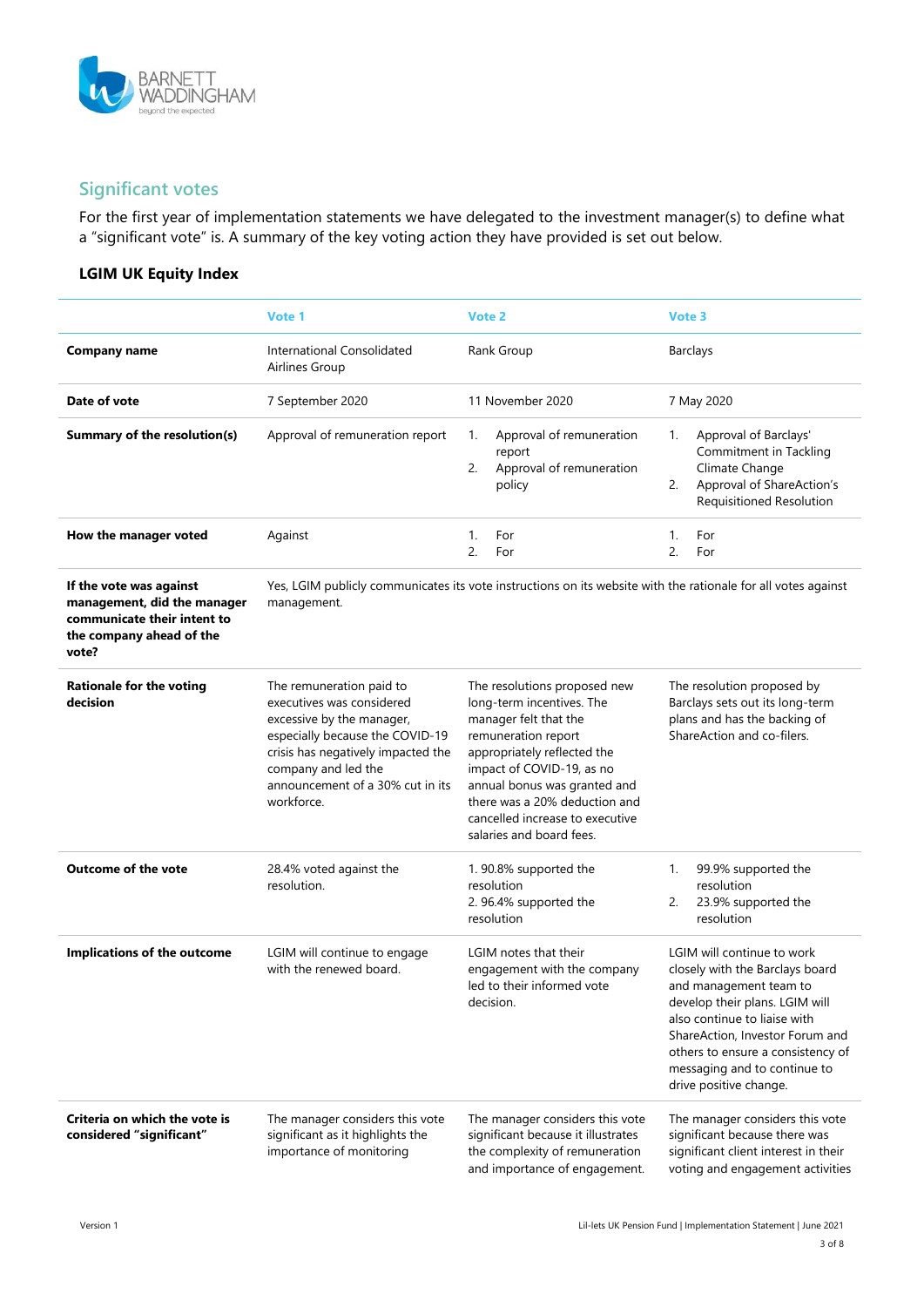

| Vote 1                                                                                   | Vote 2                         | Vote 3                                    |
|------------------------------------------------------------------------------------------|--------------------------------|-------------------------------------------|
| investee companies' responses to The media were also expecting a<br>the COVID-19 crisis. | large number of votes against. | with regards to the Barclays 2020<br>AGM. |

### **LGIM World (ex. UK) Equity Index**

|                                                                                                                            | Vote 1                                                                                                                                                                                                                                                                                                                                                                                                                                                           | Vote 2                                                                                                                                                                                                                                                                                                                                                                                                                                                        | Vote 3                                                                                                                                                                                                                                                                                                                                                                                                                                    |
|----------------------------------------------------------------------------------------------------------------------------|------------------------------------------------------------------------------------------------------------------------------------------------------------------------------------------------------------------------------------------------------------------------------------------------------------------------------------------------------------------------------------------------------------------------------------------------------------------|---------------------------------------------------------------------------------------------------------------------------------------------------------------------------------------------------------------------------------------------------------------------------------------------------------------------------------------------------------------------------------------------------------------------------------------------------------------|-------------------------------------------------------------------------------------------------------------------------------------------------------------------------------------------------------------------------------------------------------------------------------------------------------------------------------------------------------------------------------------------------------------------------------------------|
| <b>Company name</b>                                                                                                        | Qantas Airways Limited                                                                                                                                                                                                                                                                                                                                                                                                                                           | <b>Whitehaven Coal</b>                                                                                                                                                                                                                                                                                                                                                                                                                                        | Lagardère                                                                                                                                                                                                                                                                                                                                                                                                                                 |
| Date of vote                                                                                                               | 23 October 2020                                                                                                                                                                                                                                                                                                                                                                                                                                                  | 22 November 2020                                                                                                                                                                                                                                                                                                                                                                                                                                              | 5 May 2020                                                                                                                                                                                                                                                                                                                                                                                                                                |
| <b>Approximate size of fund's</b><br>holding as at the date of the<br>vote (as % of portfolio)                             | n/a                                                                                                                                                                                                                                                                                                                                                                                                                                                              | n/a                                                                                                                                                                                                                                                                                                                                                                                                                                                           | n/a                                                                                                                                                                                                                                                                                                                                                                                                                                       |
| <b>Summary of the resolution</b>                                                                                           | 3<br>Resolution<br>Approve<br>participation of Alan Joyce in the<br>Long-Term<br>Plan<br>Incentive<br>Resolution<br>4<br>Approve<br>Remuneration Report.                                                                                                                                                                                                                                                                                                         | Resolution 6 Approve capital<br>protection. Shareholders are<br>asking the company for a report<br>on the potential wind-down of<br>the company's coal operations,<br>with the potential to return<br>increasing amounts of capital to<br>shareholders.                                                                                                                                                                                                       | Shareholder resolutions A to P.<br>Activist Amber Capital, which<br>owned 16% of the share capital<br>at the time of engagement,<br>proposed 8 new directors to the<br>Supervisory Board (SB) of<br>Lagardère, as well as to remove<br>all the incumbent directors<br>2019<br>(apart<br>from<br>two<br>appointments).                                                                                                                     |
| How the manager voted                                                                                                      | LGIM voted against resolution 3<br>and supported resolution 4.                                                                                                                                                                                                                                                                                                                                                                                                   | LGIM voted for the resolution.                                                                                                                                                                                                                                                                                                                                                                                                                                | LGIM voted in favour of five of<br>the Amber-proposed candidates<br>(resolutions H, J, K, L, M) and voted<br>off five of the incumbent<br>Lagardère<br><b>SB</b><br>directors<br>(resolutions B,C,E,F,G).                                                                                                                                                                                                                                 |
| If the vote was against<br>management, did the<br>manager communicate their<br>intent to the company ahead<br>of the vote? | meeting topics                                                                                                                                                                                                                                                                                                                                                                                                                                                   | LGIM publicly communicates its vote instructions in monthly regional vote reports on its website with<br>the rationale for all votes against management. It is their policy not to engage with their investee<br>companies in the three weeks prior to an AGM as their engagement is not limited to shareholder                                                                                                                                               |                                                                                                                                                                                                                                                                                                                                                                                                                                           |
| <b>Rationale for the voting</b><br>decision                                                                                | The COVID crisis has had an<br>impact on the Australian airline<br>company's financials. In light of<br>this, the company raised<br>significant capital to be able to<br>execute its recovery plan. It also<br>cancelled dividends, terminated<br>employees and accepted<br>government assistance. The<br>circumstances triggered extra<br>scrutiny from LGIM as they<br>wanted to ensure the impact of<br>the COVID crisis on the<br>company's stakeholders was | The role of coal in the future<br>energy mix is increasingly<br>uncertain, due to the<br>competitiveness of renewable<br>energy, as well as increased<br>regulation: in Q4 2020 alone<br>three of Australia's main export<br>markets for coal - Japan, South<br>Korea and China - have<br>announced targets for carbon<br>neutrality around 2050. LGIM<br>has publicly advocated for a<br>'managed decline' for fossil fuel<br>companies, in line with global | Proposals by Amber were due<br>to the opinion that the<br>company strategy was not<br>creating value for shareholders,<br>that the board members were<br>not sufficiently challenging<br>management on strategic<br>decisions, and for various<br>governance failures. The<br>company continues to have a<br>commandite structure; a limited<br>partnership, which means that<br>the managing partner has a<br>tight grip on the company, |

appropriately reflected in the executive pay package. In

despite only having 7 % share capital and 11% voting rights.

climate targets, with capital being returned to shareholders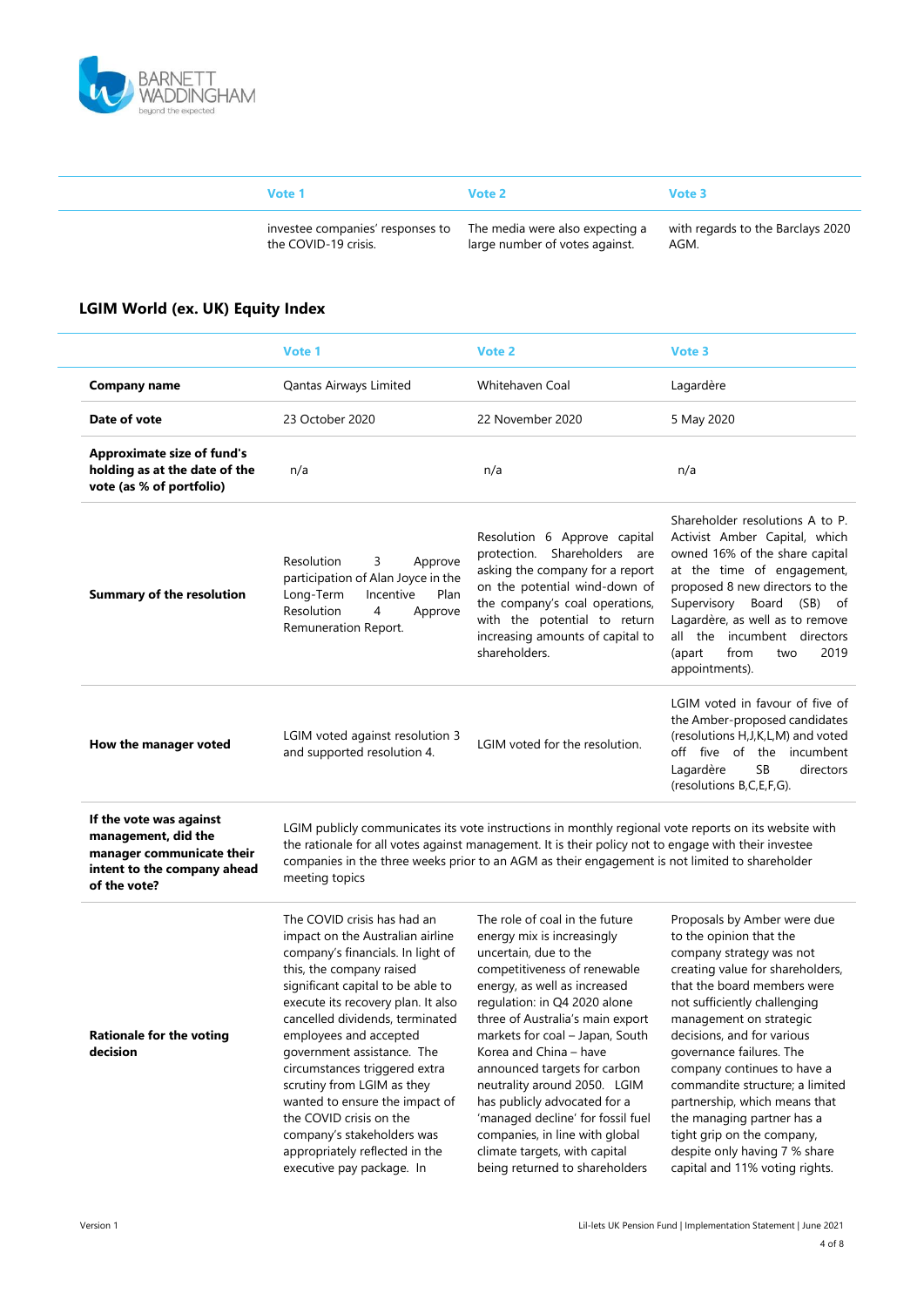

| collaboration with their Active    |
|------------------------------------|
| Equities team, LGIM's              |
| Investment Stewardship team        |
| engaged with the Head of           |
| Investor Relations of the          |
| company to express their           |
| concerns and understand the        |
| company's views. The voting        |
| decision ultimately sat with the   |
| Investment Stewardship team.       |
| LGIM supported the                 |
| remuneration report (resolution    |
| 4) given the executive salary      |
| cuts, short-term incentive         |
| cancellations and the CEO's        |
| voluntary decision to defer the    |
| vesting of the long-term           |
| incentive plan (LTIP), in light of |
| the pandemic. However, their       |
| concerns as to the quantum of      |
| the 2021 LTIP grant remained,      |
| especially given the share price   |
| at the date of the grant and the   |
| remuneration committee not         |
| being able to exercise discretion  |
| on LTIPs, which is against best    |
| practice. LGIM voted against       |
| resolution 3 to signal their       |
| concerns.                          |
|                                    |

instead of spent on diversification and growth projects that risk becoming stranded assets. As the most polluting fossil fuel, the phaseout of coal will be key to reaching these global targets.

LGIM engages with companies on their strategies, any lack of challenge to these, and with governance concerns. The company strategy had not been value-enhancing and the governance structure of the company was not allowing the SB to challenge management on this. Where there is a proxy contest, LGIM engages with both the activist and the company to understand both perspectives. LGIM engaged with both Amber Capital, where they were able to speak to the proposed new SB Chair, and also Lagardère, where they spoke to the incumbent SB Chair. This allowed us to gain direct perspectives from the individual charged with ensuring their board includes the right individuals to challenge management.

| <b>Outcome of the vote</b>                                | About 90% of shareholders<br>supported resolution 3 and 91%<br>supported resolution 4. The<br>meeting results highlight LGIM's<br>stronger stance on the topic of<br>executive remuneration, in their<br>view. | The resolution did not pass, as a<br>relatively small amount of<br>shareholders (4%) voted in<br>favour. However, the<br>environmental profile of the<br>company continues to remain in<br>the spotlight: in late 2020 the<br>company pleaded quilty to 19<br>charges for breaching mining<br>laws that resulted in 'significant<br>environmental harm'. As the<br>company is on LGIM's Future<br>World Protection List of<br>exclusions, many of their ESG-<br>focused funds - and select<br>exchange-traded funds - were<br>not invested in the company. | Even though shareholders did<br>not give majority support to<br>Amber's candidates, its<br>proposed resolutions received<br>approx. between 30-40%<br>support, a clear indication that<br>many shareholders have<br>concerns with the board.<br>(Source: ISS data) |
|-----------------------------------------------------------|----------------------------------------------------------------------------------------------------------------------------------------------------------------------------------------------------------------|------------------------------------------------------------------------------------------------------------------------------------------------------------------------------------------------------------------------------------------------------------------------------------------------------------------------------------------------------------------------------------------------------------------------------------------------------------------------------------------------------------------------------------------------------------|--------------------------------------------------------------------------------------------------------------------------------------------------------------------------------------------------------------------------------------------------------------------|
| Implications of the outcome                               | LGIM will continue their<br>engagement with the company.                                                                                                                                                       | LGIM will continue to monitor<br>this company.                                                                                                                                                                                                                                                                                                                                                                                                                                                                                                             | LGIM will continue to engage<br>with the company to<br>understand its future strategy<br>and how it will add value to<br>shareholders over the long<br>term, as well as to keep the<br>structure of SB under review.                                               |
| Criteria on which the vote is<br>considered "significant" | It highlights the challenges of<br>factoring in the impact of the<br>COVID situation into the                                                                                                                  | The vote received media<br>scrutiny and is emblematic of a                                                                                                                                                                                                                                                                                                                                                                                                                                                                                                 | LGIM noted significant media<br>and public interest on this vote<br>given the proposed revocation<br>of the company's board.                                                                                                                                       |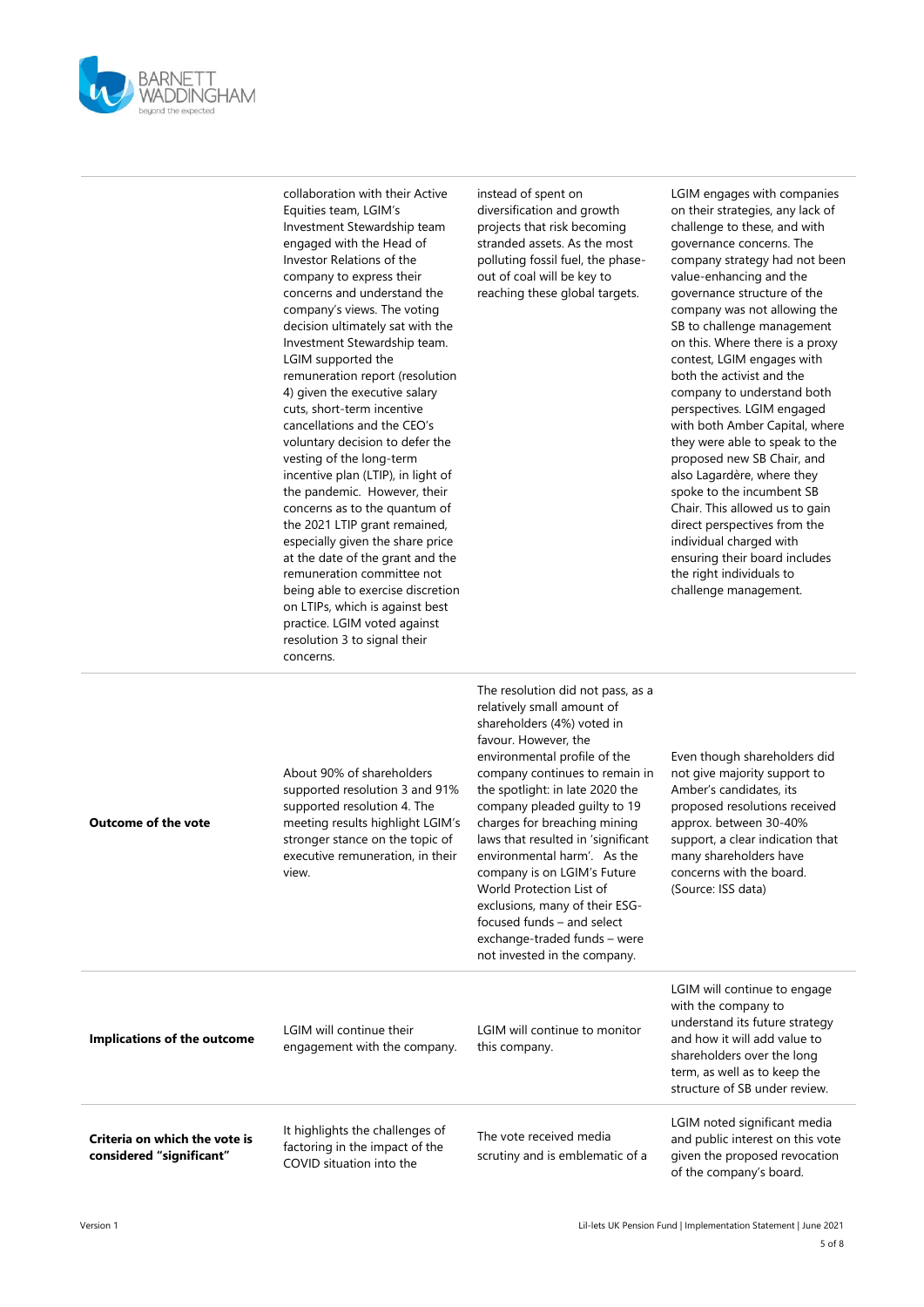

executive remuneration package.

growing wave of 'green' shareholder activism.

#### **LGIM Global Real Estate Equity Index**

LGIM have reported no significant votes made in relation to the securities held by this fund during the reporting period.

#### **Aberdeen Standard Investments, Global Absolute Return Strategies Pension Fund**

The Plan's investment advisor requested key voting data from ASI, but it was not possible to get fund level voting and engagement data in a usable format. ASI have provide us with comprehensive data in respect to voting but has not provided information on which votes were the most significant. We will continue to work with Aberdeen Standard Investments to ensure significant votes are able to be identified going forward.

#### **There are no voting rights attached to the other assets held by the Fund and therefore no key voting information is shown above for these assets.**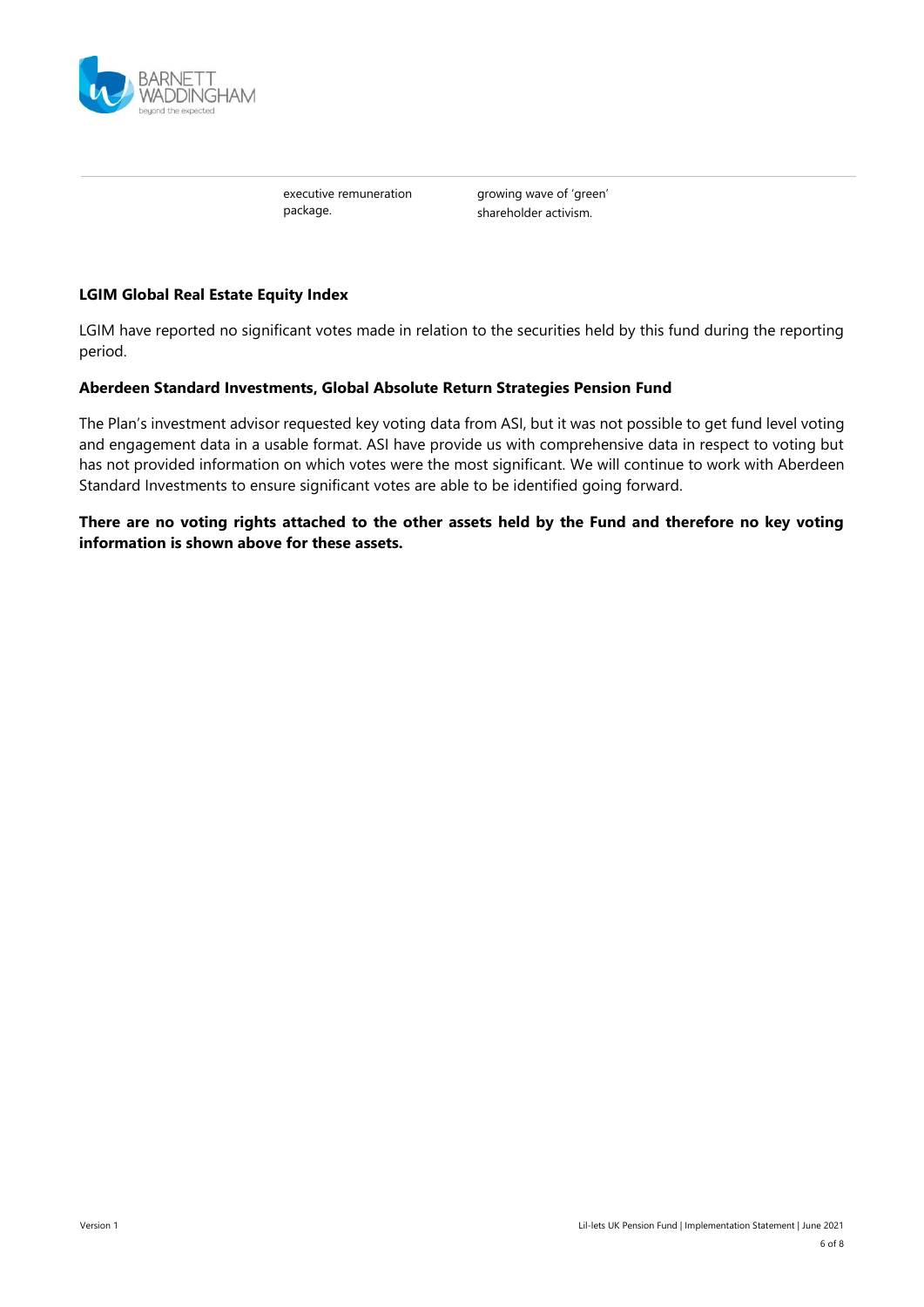

### **Fund level engagement**

The investment managers may engage with their investee companies on behalf of the Trustee. The table below provides a summary of the engagement activity undertaken by each manager during the year for the relevant funds. The information is given over the year to 31 March 2021.

| <b>Manager</b>                                                                                         | <b>LGIM</b>                                                                                                                                                                                                                                                                                                                                                                                                                                                                                                                                                                                                                             | <b>Aberdeen Standard Investments</b>                                                                                                                                                                                           |
|--------------------------------------------------------------------------------------------------------|-----------------------------------------------------------------------------------------------------------------------------------------------------------------------------------------------------------------------------------------------------------------------------------------------------------------------------------------------------------------------------------------------------------------------------------------------------------------------------------------------------------------------------------------------------------------------------------------------------------------------------------------|--------------------------------------------------------------------------------------------------------------------------------------------------------------------------------------------------------------------------------|
| <b>Fund name</b>                                                                                       | Applicable for all LGIM funds                                                                                                                                                                                                                                                                                                                                                                                                                                                                                                                                                                                                           | <b>Standard Life GARS</b>                                                                                                                                                                                                      |
| Does the manager perform engagement<br>on behalf of the holdings of the fund                           | Yes                                                                                                                                                                                                                                                                                                                                                                                                                                                                                                                                                                                                                                     | Yes                                                                                                                                                                                                                            |
| Has the manager engaged with<br>companies to influence them in relation<br>to ESG factors in the year? | Yes                                                                                                                                                                                                                                                                                                                                                                                                                                                                                                                                                                                                                                     | Yes                                                                                                                                                                                                                            |
| Number of engagements undertaken on<br>behalf of the holdings in this fund in the<br>year              | <b>Not Provided</b>                                                                                                                                                                                                                                                                                                                                                                                                                                                                                                                                                                                                                     | Data not available                                                                                                                                                                                                             |
| Number of engagements undertaken at<br>a firm level in the year                                        | 974                                                                                                                                                                                                                                                                                                                                                                                                                                                                                                                                                                                                                                     | 2,271 on a corporate level*                                                                                                                                                                                                    |
| Number of companies the manager<br>engaged with at a firm level during the<br>year                     | 874                                                                                                                                                                                                                                                                                                                                                                                                                                                                                                                                                                                                                                     | Not Provided                                                                                                                                                                                                                   |
| <b>Examples of engagements undertaken</b><br>with holdings in the fund                                 | The top engagement topics over the year to 31<br>March 2021 were:<br>Remuneration<br>Board compensation<br>Strategy<br>$\bullet$<br>Climate change<br>$\bullet$<br>COVID-19<br>Gender and ethnic diversity<br><b>Disclosures</b><br>Public health<br>٠<br>Climate change<br>$\bullet$<br>ESG disclosures (including LGIM ESG Score)<br>An example is LGIM's engagement regarding<br>Barclays' AGM, in which there has been significant<br>client interest. LGIM endorsed Barclays' ESG target,<br>to shrink its carbon footprint to net zero by 2050<br>and are focusing on helping Barclays develop plans<br>and achieve their target. | No fund level examples were<br>given.<br>At a firm level the key engagement<br>topics included were: disclosure<br>concerns, climate change,<br>corporate governance, labour<br>practices, remuneration, and social<br>issues. |

*\* ASI were not able to provide data for Q1 2021 and so figures are shown to 31 December 2020. Source: Legal and General Investment Management and Aberdeen Standard Investments*

The Trustee believes there is less scope for engagement in relation to the government bond and cash funds, and therefore there is no information shown above for these assets.